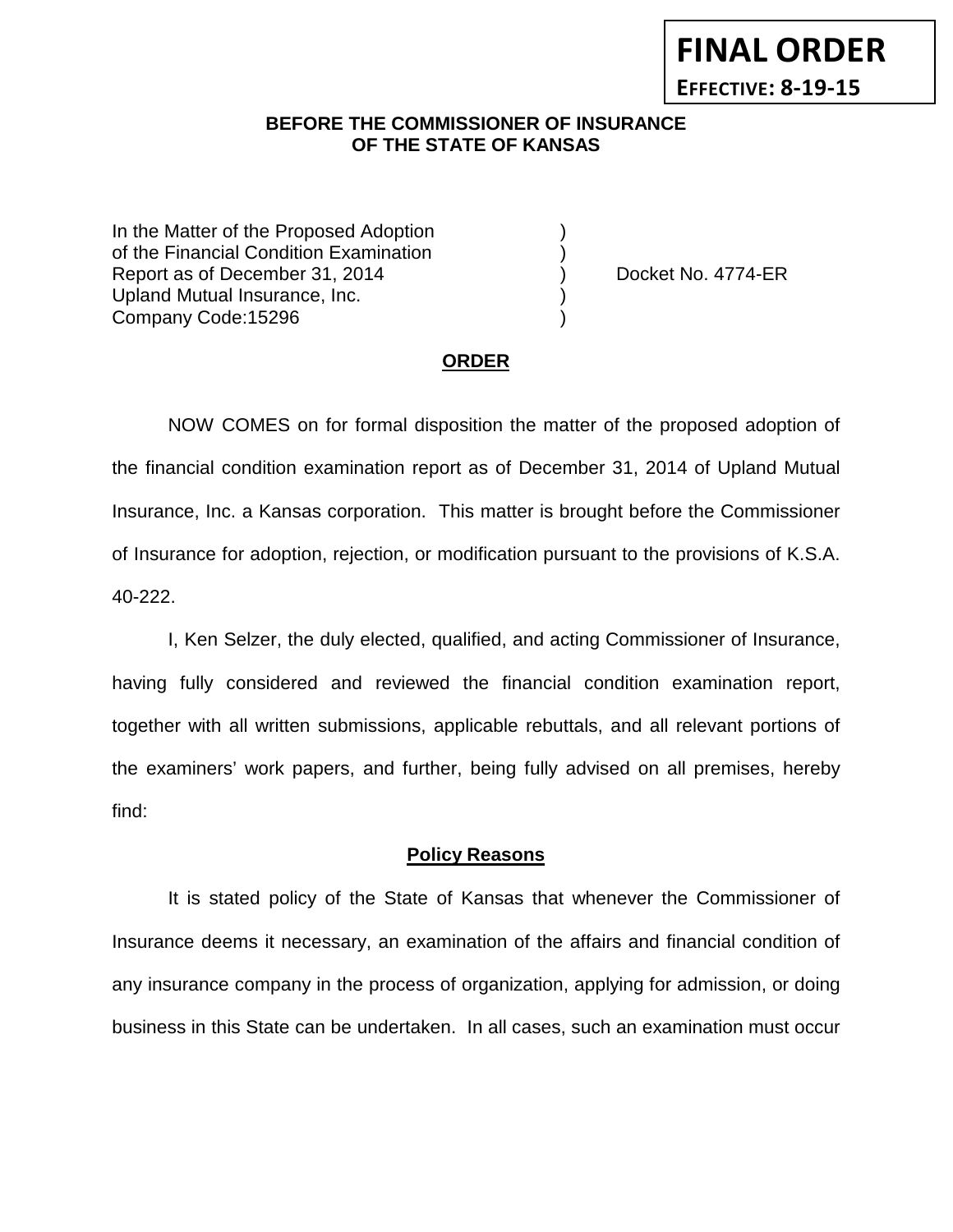once every five (5) years. Through the examination process, the insurance consuming public will be well served and protected.

#### **Findings of Fact**

1. The Commissioner of Insurance has jurisdiction over this matter pursuant to K.S.A. 40-222.

2. An examination of Upland Mutual Insurance, Inc. was undertaken by the Kansas Insurance Department and was completed on July 31, 2015.

3. The examiner-in-charge tendered and filed with the Kansas Insurance Department a verified written report of the examination within thirty (30) days following completion of the examination, to wit; July 31, 2015.

4. Following receipt of the verified report, the Kansas Insurance Department transmitted the report to Upland Mutual Insurance, Inc. on August 4, 2015 with a duly executed notice advising the company of its opportunity to prepare and submit to the Kansas Insurance Department a written submission or rebuttal with respect to any and all matters contained in the report. Upland Mutual Insurance, Inc. was further advised that any written submission or rebuttal needed to be filed with the Kansas Insurance Department no later than thirty (30) days after receipt of the verified report.

5. Upland Mutual Insurance, Inc. filed a written acceptance of the verified report on August 7, 2015.

6. Based upon the written submission tendered by Upland Mutual Insurance, Inc. the company took no exceptions to matters contained in the verified report.

7. Within thirty (30) days of the end of the time period allowed for written submission or rebuttal, the Commissioner of Insurance fully reviewed the report,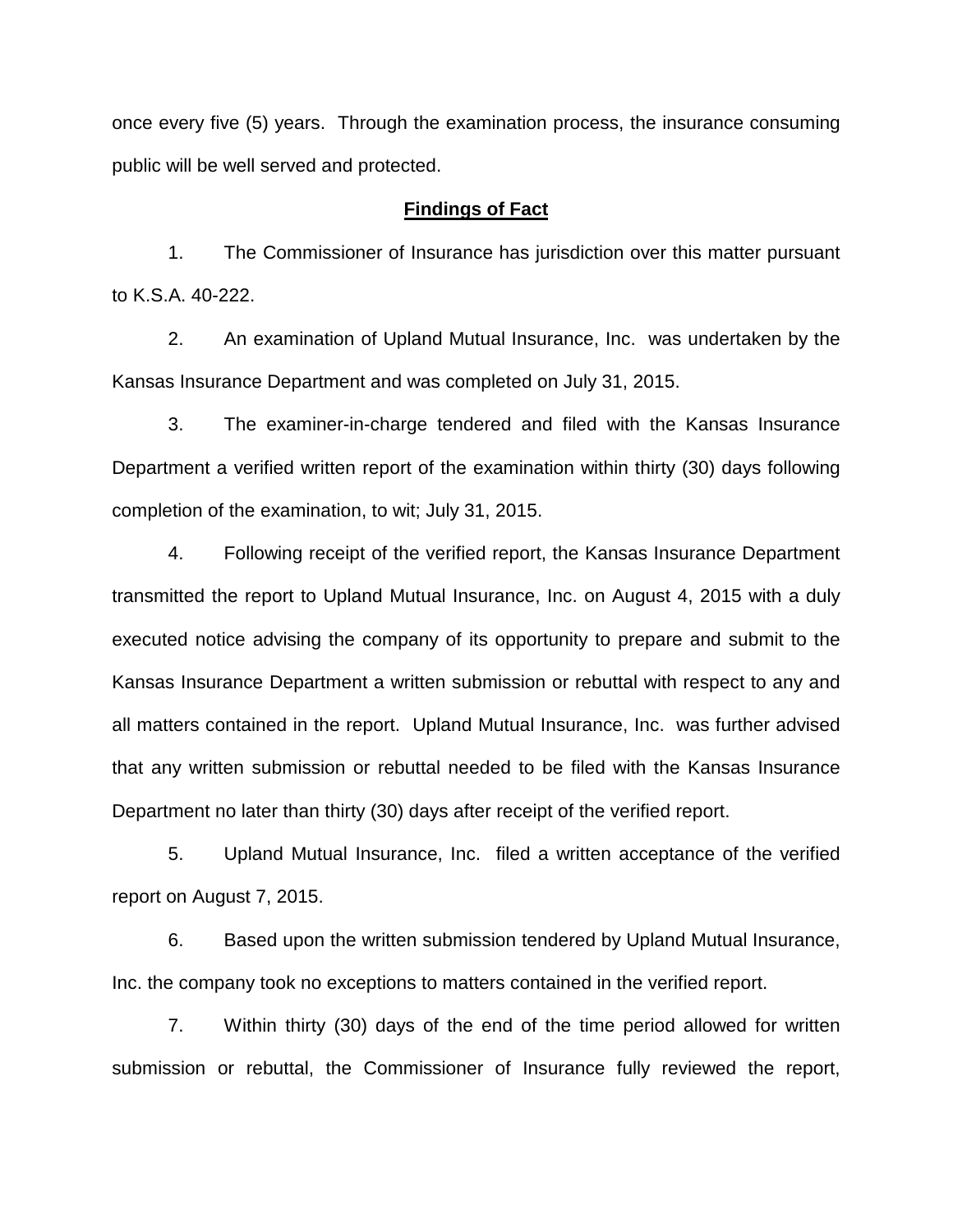together with all written submissions and rebuttals provided by Upland Mutual Insurance, Inc. The Commissioner of Insurance further reviewed all relevant workpapers.

8. No other written submissions or rebuttals were submitted by Upland Mutual Insurance, Inc.

# **Conclusion of Law**

9. K.S.A. 40-222(k)(2) provides:

"Within 30 days of the end of the period allowed for the receipt of written submissions or rebuttals, the commissioner shall fully consider and review the report, together with any written submissions or rebuttals and any relevant portions of the examiners workpapers and enter an order:

- (A) Adopting the examination report as filed or with modification or corrections. If the examination report reveals that the company is operating in violation of any law, regulation or prior order of the commissioner, the commissioner may order the company to take any action the commissioner considers necessary and appropriate to cure such violations; or
- (B) rejecting the examination report with directions to the examiners to reopen the examination for purposes of obtaining additional data, documentation or information, and refiling pursuant to subsection (k); or
- (C)call and conduct a fact-finding hearing in accordance with K.S.A. 40- 281 and amendments thereto for purposes of obtaining additional documentation, data, information and testimony."
- 10. Based upon the Findings of Fact enumerated in paragraphs #1 through

#8 above, the financial condition examination report as of December 31, 2014 of Upland Mutual Insurance, Inc. should be adopted.

# **IT IS THEREFORE, BY THE COMMISSIONER OF INSURANCE, ORDERED THAT:**

1. The financial condition examination report as of December 31, 2014 of

Upland Mutual Insurance, Inc. hereby is adopted.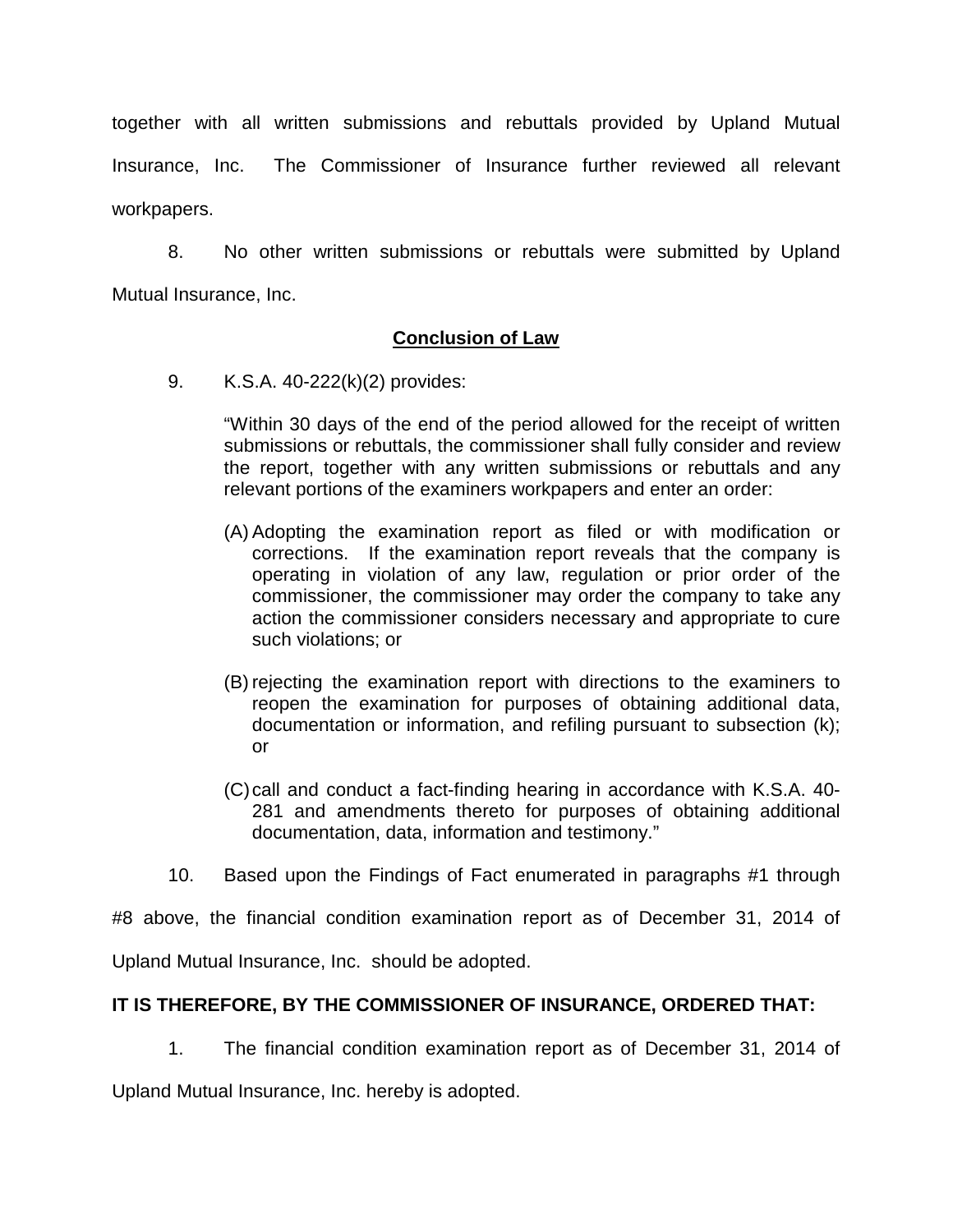2. The Commissioner of Insurance retains jurisdiction over this matter to issue any and all further Orders deemed appropriate or to take such further action necessary to dispose of this matter.

**IT IS SO ORDERED THIS \_\_19th\_ DAY OF \_\_\_\_August\_\_\_\_, 2015 IN THE CITY OF TOPEKA, COUNTY OF SHAWNEE, STATE OF KANSAS.**



| /s/ Ken Selzer            |
|---------------------------|
| Ken Selzer                |
| Commissioner of Insurance |
| By:                       |
| /s/ Diane Minear__        |
| Diane Minear              |
| <b>General Counsel</b>    |

By:

\_/s/ Chris Brown\_\_\_\_\_\_\_\_\_\_\_\_\_\_\_\_\_\_\_\_\_ Chris Brown, President Upland Mutual Insurance, Inc.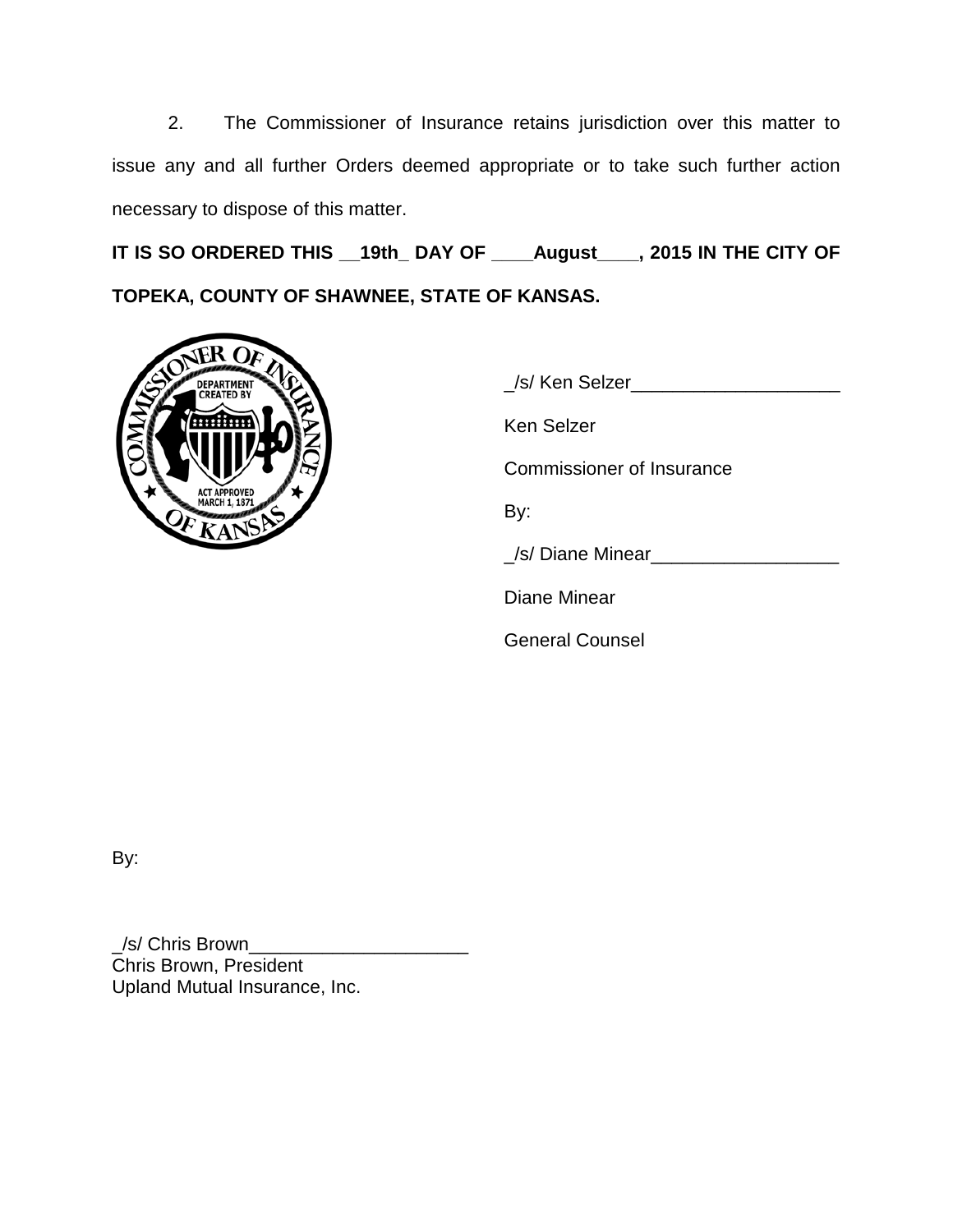### **NOTICE OF RIGHTS TO HEARING AND REVIEW**

# **Within fifteen (15) days of the date of service of this Order,** the Company

may submit a written request for a hearing pursuant to K.S.A. 77-537 and K.S.A. 77-

542. Any request for a hearing should be addressed to the following:

Diane Minear, General Counsel Kansas Insurance Department 420 S.W. 9<sup>th</sup> Street Topeka, Kansas 66612

If a hearing is requested, the Kansas Insurance Department will serve notice of the time and place of the hearing and information on procedures, right of representation, and other rights of parties relating to the conduct of the hearing.

**If a hearing is not requested in the time and manner stated above, this Order shall become effective as a Final Order, without further notice, upon the expiration of time for requesting a hearing.** In the event the Company files a Petition for Judicial Review, pursuant to K.S.A. 77-613(e), the agency officer to be served on behalf of the Kansas Insurance Department is

Diane Minear, General Counsel Kansas Insurance Department 420 S.W.  $9<sup>th</sup>$  Street Topeka, Kansas 66612